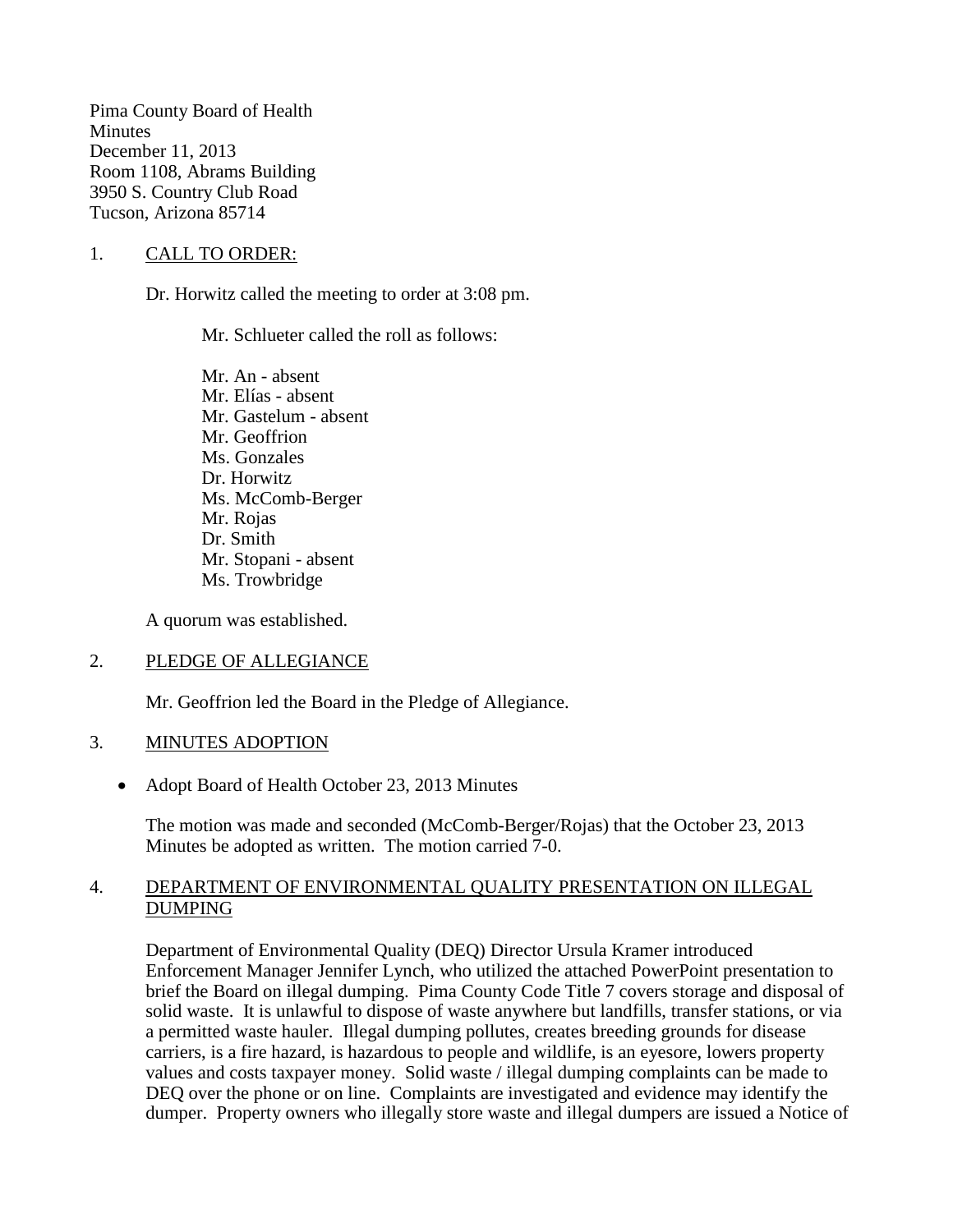Violation. Responsible parties are required to remediate the site, pay County court costs and document to DEQ the proper disposal of the waste. Repeat violators face court-ordered fines and can face jail time for contempt of court if ordered by the judge. Since 2011 DEQ has issued 1,107 Notices of Violation and the County Attorney's Office has been referred 149 cases for litigation. On public land when the illegal dumper cannot be identified, the agency owning the land is responsible for cleanup. Since 1989 DEQ has cleaned up 3,917 tons of waste.

# 5. NOVEMBER 15, 2013 "REVIEW OF ANIMAL CARE SERVICES IN SIX CITIES/COUNTIES" REPORT BY THE OFFICE OF THE ASSISTANT COUNTY ADMINISTRATOR FOR HEALTH

The Board was provided with copies of the November 15, 2013 *Review of Animal Care Services in Six Cities/Counties* report along with the November 18 cover memo from County Administrator C.H. Huckelberry. Kim Janes, Manager of the Pima Animal Care Center (PACC), went over the attached PowerPoint presentation to inform the Board on this topic. The report compares Pima County's animal care services to five other western jurisdictions. In Fiscal Year 2013 the PACC handled 26,100 animals, which is a service volume of 1,535 animals per full time employee equivalent (FTE). This figure is drastically higher than those from other reporting jurisdictions in the report; the other jurisdictions reported volumes ranging from 894 to 453 animals per FTE. Other than animals turned in for euthanasia, PACC's current (first quarter of Fiscal Year 2013/14) live release rate is 72 percent, up from 64 percent in Fiscal year 2012/13. PACC's ability to treat animals is extremely limited. PACC is mandated to keep strays for three days and owned dogs for seven; these animals are treated as needed.

# 6. PET TREATS LINKED TO PET ILLNESS AND DEATH

Health Department Director Francisco García said there has been recent media attention about pet jerky treats related to pet deaths. Special Staff Assistant Jodi McCloskey said since 2007 the Food and Drug Administration (FDA) is aware of 580 pet deaths reported to the FDA as attributed to jerky treats. The Health Department contacted the Pima County Attorney's office regarding whether or not the Health Department has the jurisdiction to ban these treats, and the answer was the Health Department does not have regulatory authority over animal food. The Arizona Department of Agriculture has the authority, but only for food produced in Arizona. These treats are not made in Arizona; many are from China, so the body with jurisdiction is the FDA. The FDA has done testing on jerky treats and has been unable to identify what is causing harm to pets. The Health Department is trying to raise awareness about the issue and steer complaints to the FDA. A Press Release will be released and posted on the Health Department website.

# 7. DISCUSSION ON STATUS OF PIMA ANIMAL CARE BOND PROPOSAL

Dr. Smith reported that the County's current, Bond Advisory Committee bond package of over half a billion dollars in bonds, including the \$22 million Pima Animal Care Center (PACC) Improvements Bond Proposal, is recommended postponed, and is therefore not expected to go before the voters in 2014. The Board discussed PACC's current volume challenges and how a delayed vote plus planning and construction would push the realization